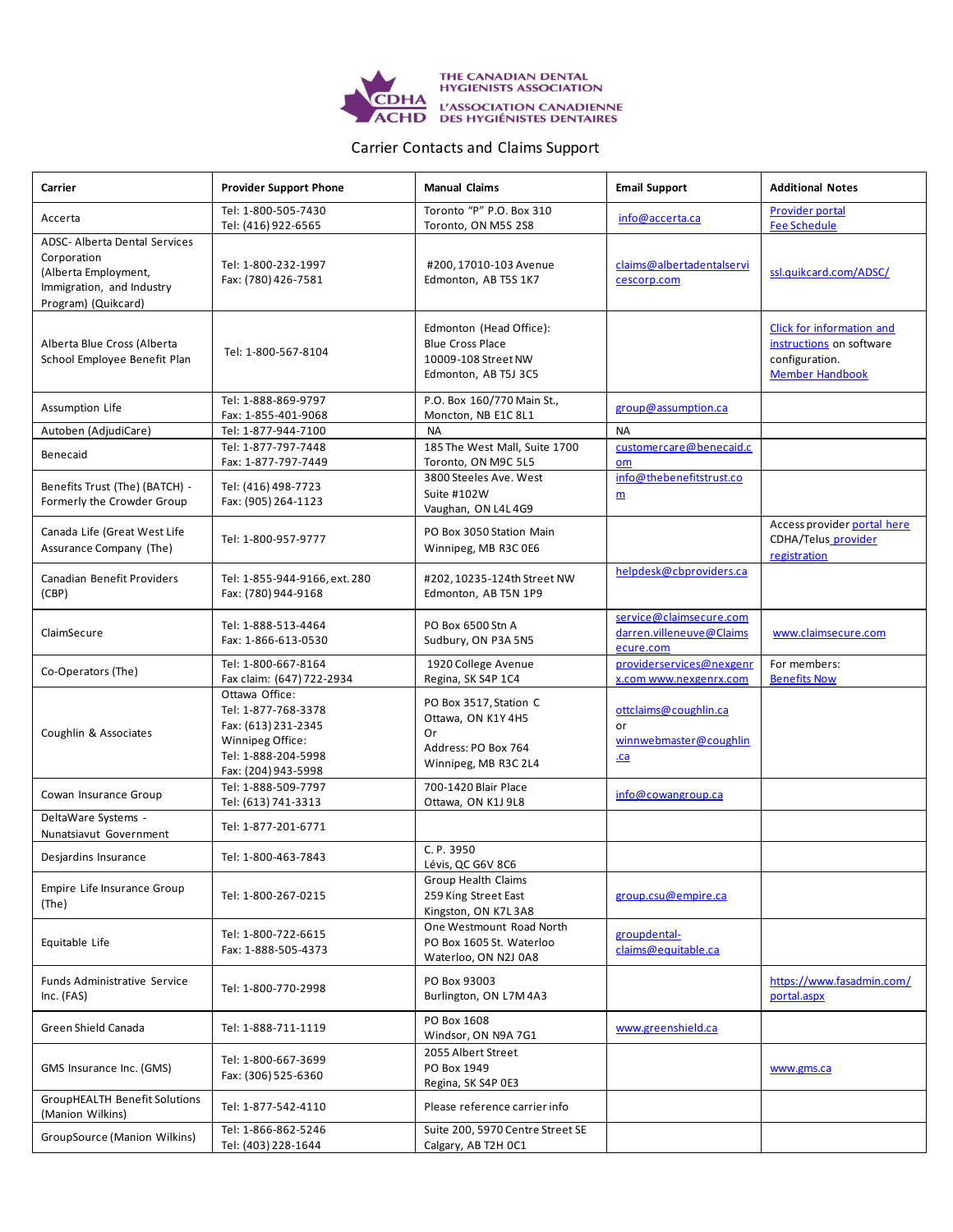| Carrier                                                                    | <b>Provider Support Phone</b>                                                                                           | <b>Manual Claims</b>                                                                                        | <b>Email Support</b>                    | <b>Additional Notes</b>                                                                              |
|----------------------------------------------------------------------------|-------------------------------------------------------------------------------------------------------------------------|-------------------------------------------------------------------------------------------------------------|-----------------------------------------|------------------------------------------------------------------------------------------------------|
|                                                                            | Fax: (403) 228-1775                                                                                                     |                                                                                                             |                                         |                                                                                                      |
| Group Medical Services (GMS)                                               | Tel: 1-800-667-3699                                                                                                     | 2055 Albert Street<br>PO Box 1949<br>Regina SK, S4P 0E3                                                     |                                         |                                                                                                      |
| Groupe Premier Médical (GPM)                                               | Tel: 1-866-967-7737<br>Tel: (450) 667-7737<br>Fax: (450) 667-7739                                                       | 2, Place Laval, suite 390<br>Laval, QC H7N 5N6                                                              | info@groupepremiermedi<br>cal.ca        |                                                                                                      |
| Groupe Financier AGA Inc.                                                  | Tel: 1-800-363-6217                                                                                                     | 3500 de Maisonneuve Blvd West,<br><b>Suite 2200</b><br>Westmount, QC H3Z 3C1                                |                                         |                                                                                                      |
| Humania Assurance Inc.<br>(formerly La Survivance)                         | Tel: 1-800-818-7236<br>Fax: (450) 778-2519                                                                              | 1555, Girouard Street West<br>PO Box 10000<br>Saint-Hyacinthe, QC J2S 7C8                                   | claims@humania.ca                       | www.humania.ca                                                                                       |
| Industrial Alliance                                                        | Tel: 1-877-422-6487<br>Fax in ON: 1-877-780-7247<br>Fax in Quebec: 1-855-844-9811                                       | PO Box 800, Station Maison de la<br>Poste<br>Montréal, QC H3B 3K5                                           | groupinsurance@ia.ca                    |                                                                                                      |
| Industrial Alliance Pacific Life<br>Insurance Co. (Industrial<br>Alliance) | Tel: (514) 499-3800                                                                                                     | Ontario, Atlantic and West:<br>PO Box 4643, Station A<br>Toronto, ON M5W 5E3                                |                                         |                                                                                                      |
| Johnson Inc.                                                               | Tel: 1-800-563-3274<br>Tel: 1-800-638-4753                                                                              | 1595-16th avenue, Suite 700<br>Richmond Hill, ON L4B 3S5                                                    |                                         |                                                                                                      |
| Johnston Group (BATCH)                                                     | Tel: 1-800-893-7587<br>Fax: 1-877-526-2515                                                                              | 1051 King Edward Street,<br>Winnipeg, MB R3H 0R4                                                            | info@johnstongroup.ca                   |                                                                                                      |
| La Capitale/Beneva                                                         | Tel: 1-866-227-2772<br>Tel: 1-800 463-4856                                                                              | 625 Jacques-Parizeau St<br>P.O. Box 1500<br>Québec, QC G1K 8X9                                              |                                         |                                                                                                      |
| Lee Power (BATCH)                                                          | Tel: (613) 236-9007<br>Fax: (613) 236-0329                                                                              | 616 Cooper St.<br>Ottawa, ON K1R 5J2                                                                        | benefits@lee-power.ca                   |                                                                                                      |
| Manion Wilkins                                                             | Tel: 1-800-263-5621<br>Fax: (416) 234-2071                                                                              | 626-21 Four Seasons Place<br>Toronto, ON M9B 0A6                                                            | info@manionwilkins.com                  |                                                                                                      |
| Manitoba Blue Cross                                                        | Tel: 1-800-873-2583                                                                                                     | P.O Box 1046<br>Winnipeg, MB R3C2X7                                                                         |                                         |                                                                                                      |
| National Life of Canada<br>(Industrial Alliance)                           | Tel: 1-800-668-8270                                                                                                     | PO Box 800, Station Maison de la<br>Poste<br>Montréal, QC H3B 3K5                                           |                                         |                                                                                                      |
| Manulife Financial                                                         | East: 1-800-265-2260<br>West: 1-800-265-6392<br>Toll Free: 1-800-268-6195                                               | PO Box 1654<br>Waterloo, ON N2J 4W2<br>(In Quebec):<br>PO Box 5000, Station B<br>Montreal, QC H3B 4B5       |                                         |                                                                                                      |
| Medavie Blue Cross                                                         | Atlantic Provinces: 1-888-227-3400<br>Ontario: 1-800-355-9133<br>Quebec: 1-888-588-1212<br>VAC/CAF/RCMP: 1-888-261-4033 | Mail them to your nearest office                                                                            | inquiry@medavie.bluecros<br>s.ca        | www.medavie.bluecross.cah<br>ttp://web.medavie.bluecross<br>.ca/en/health-<br>professionals/register |
| <b>MDM</b>                                                                 | Tel: 1-800-838-1531<br>Fax: (519) 836-4909                                                                              | PO Box 970<br>Guelph, ON N1H 6N1                                                                            | inquiry@mdm-<br>insurance.com           |                                                                                                      |
| NexgenRx                                                                   | Tel: 1-866-394-3648                                                                                                     | 145 The West Mall<br>PO Box 110 U<br>Toronto, ON M8Z 5M4                                                    | providerservices@nexgenr<br>x.com       | <b>Provider portal login</b><br>www.nexgenrx.com<br>provider enrollment, forms                       |
| Non-Insured Health Benefits<br>(NIHB) Program                              | Provider Call Centre:<br>Tel: 1-800-563-3274                                                                            | <b>Express Scripts Canada</b><br>NIHB Dental Claims<br>3080 Yonge Street, Suite 3002<br>Toronto, ON M4N 3N1 |                                         | http://provider.express-<br>scripts.ca/                                                              |
| Ontario Ironworkers (BATCH)                                                | Tel: 1-800-387-8075<br>Tel: (416) 223-0383<br>Fax: (416) 223-0956                                                       | 111 Sheppard Avenue East<br>Toronto, ON M2N 6S2                                                             |                                         |                                                                                                      |
| Pacific Blue Cross                                                         | Tel: 1-877-722-2583<br>Tel: (604) 419-2300<br>Tel: (604) 419-2000 (Vancouver)                                           | PO Box 7000,<br>Vancouver, BC V6B 4E1<br>Drop it off:<br>4250 Canada Way<br>Burnaby, BC                     | provider relations@pac.bl<br>uecross.ca |                                                                                                      |
| PBAS Group (The)                                                           | Please contact the office closest to<br>you                                                                             | Please contact the office closest<br>to you                                                                 |                                         |                                                                                                      |
| Quikcard                                                                   | Tel: 1-800-232-1997<br>Tel: (780) 426-7526<br>Fax: (780) 425-1625                                                       | 200 Quikcard Centre 17010 103<br>Avenue<br>Edmonton, AB T5S 1K7                                             | claims@quikcard.com                     |                                                                                                      |